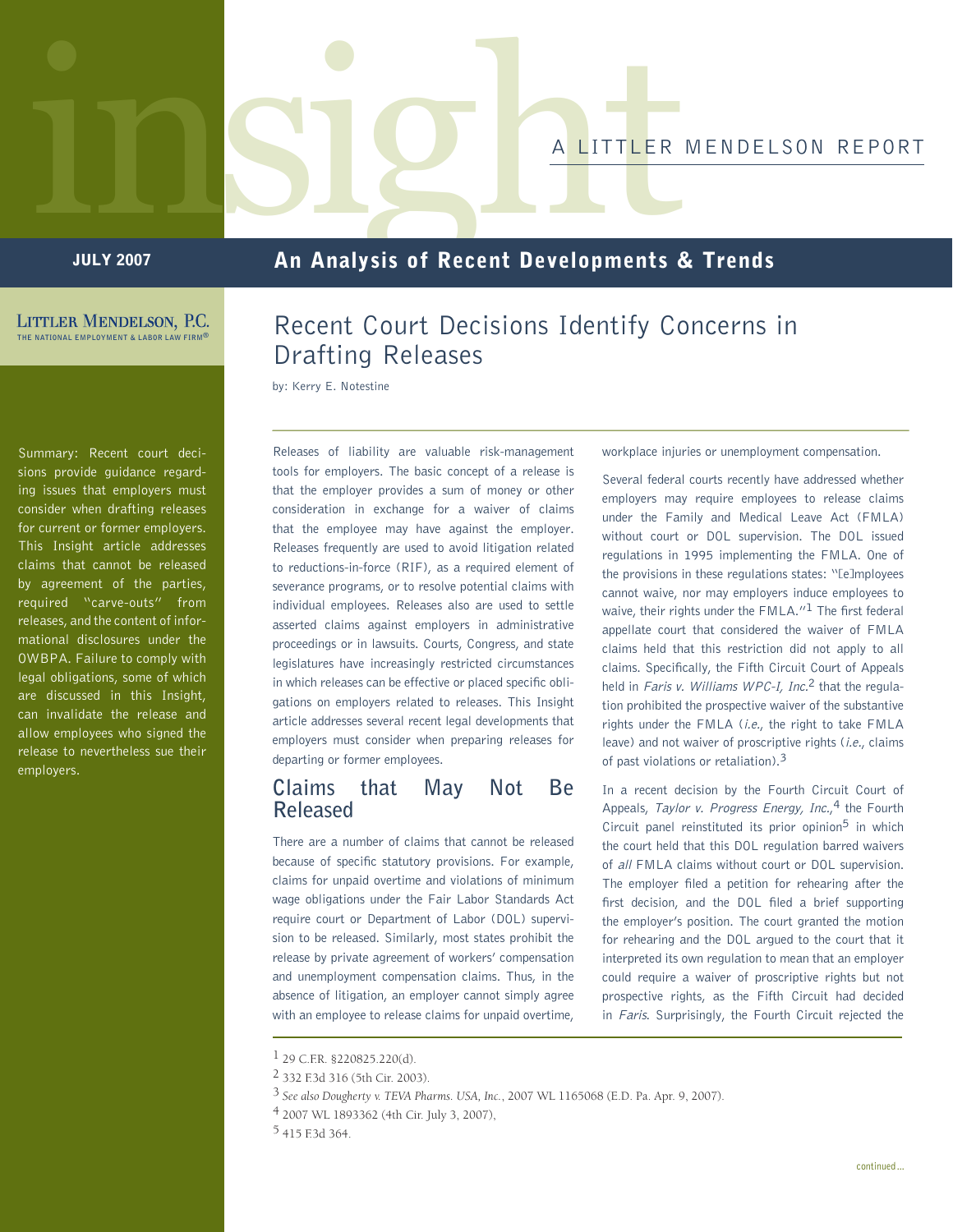#### continued from cover

DOL's interpretation of its own regulation, determining that the DOL's interpretation was plainly inconsistent with its own regulation. The court relied on a number of factors in deciding not to adopt the DOL's opinion of its own regulation, including the language of the regulation and the statute, inconsistent positions taken by the DOL in other litigation, and indications of the agency's intent at the time of promulgation of the regulation in 1995 (during the Clinton administration).

**Recommendation.** This split in authority in the federal courts requires caution by employers. Employers should not include the FMLA (as well as the FLSA and state unemployment and workers' compensation statutes) in the list of statutes specifically released by the employee in a pre-litigation release. In addition to possibly invalidating the release because the employer includes claims that cannot be released, employers may expose themselves to additional liability by including unreleasable claims. For instance, there have been examples where a party has asserted that the employer committed fraud by offering the employee a release that included a claim the employer knew or should have known could not be released by private agreement.<sup>6</sup> Moreover, we recommend that the employer include in the release a statement that the release does not include rights that cannot by law be released by private agreement. If the employee has asserted or is likely to assert FMLA claims, the employer also may consider submitting the release for DOL approval, although this could result in significant delay and/or a DOL investigation.

## **Carve-Outs**

In addition to avoiding naming statutes that cannot be released in the list of claims covered by the release, employers should consider whether they should exclude or "carve-out" specific conduct or claims from releases. The Equal Employment Opportunity Commission (EEOC) has taken the position in recent litigation that an employer may not prohibit an employee from filing a charge of discrimination in a release. The EEOC views its right to investigate charges of discrimination as part of its statutory mandate that cannot be released by a private agreement between an employer and an employee. Furthermore, the EEOC considers release provisions prohibiting the employee from filing a charge to be unlawful retaliation for asserting protected rights.<sup>7</sup> Moreover, the Older Worker Benefit Protection Act (OWBPA), which is contained within the Age Discrimination in Employment Act of 1967, prohibits employers from taking any action that restricts an individual from waiving the right to file a charge or participate in an EEOC investigation.8 The regulations under the OWBPA further restrict the rights of the employer to prevent actions to challenge the validity of a release of age discrimination claims.9 Thus, it is clear that a release should not restrict an employee or former employee from filing charges with the EEOC, as this alone may invalidate the release.

However, silence alone may not be sufficient. Many employees assume that a general release with a covenant not to sue prohibits them from filing a charge with the EEOC or another agency such as the National Labor Relations Board (NLRB). Based on such an assumption,

the NLRB rejected an arbitration agreement that did not expressly carve out the employee's right to file a charge with the NLRB.10 As a result, silence in a release probably is not sufficient to support the validity of a release addressing nonwaivable statutory discrimination claims.

**Recommendation.** An employer should specifically carve-out the right to file a charge with the EEOC, NLRB, and other similar state or local agencies from the claims covered by the release and/or any covenant not to sue contained in the release. Specifically carving out the right to file a charge does not mean that the employee can take the employer's money given as consideration for a release and still sue and collect damages. The EEOC has approved a statement in a release carving out the right to file a charge that further provided that the employee waived all right to recovery (which means that the only relief that can be obtained in such a case is injunctive relief sought by the  $EEOC$ ).<sup>11</sup>

The employer also may include a statement that the employee has no pending charges or lawsuits, although the employer may not require the dismissal of any pending charges as a condition of signing the release. Of course, this may appear to be particularly "sticky" if the release is meant to resolve pending EEOC or NLRB charges. In such situations, an employer may require an employee to request that the charges be withdrawn (the EEOC, for example, has an official form for precisely this purpose, and is supposed to encourage voluntary settlements), so long as the employer does not condition the release on approval of the withdrawal. Again, the release may provide that if the agency does

<sup>6</sup> *See, e.g., James v. Vernon Calhoun Packing Co.*, 498 S.W.2d 160 (Tex. 1973).

<sup>7</sup> *See EEOC v. Land O' Lakes, Inc.*, No. 06 c.v. 3828 (D. Minn. Sept. 25, 2006); *EEOC v. Eastman Kodak Co.*, No. 06-c.v.-6489 (W.D.N.Y. Oct. 11, 2006); Enforcement Guidance on non-waivable employee rights under EEOC enforced statutes, EEOC Notice 915.002 (Apr. 10, 1997).

<sup>8 29</sup> U.S.C. § 626(f)(4). 9 *See* 29 C.F.R. § 1625.23.

<sup>10</sup> *U-Haul Co. of Cal.*, 347 NLRB No. 34 (2006).

<sup>11</sup> *See EEOC v. Eastman Kodak Co.*, No. 06-c.v.-6489 (W.D.N.Y. Oct. 11, 2006)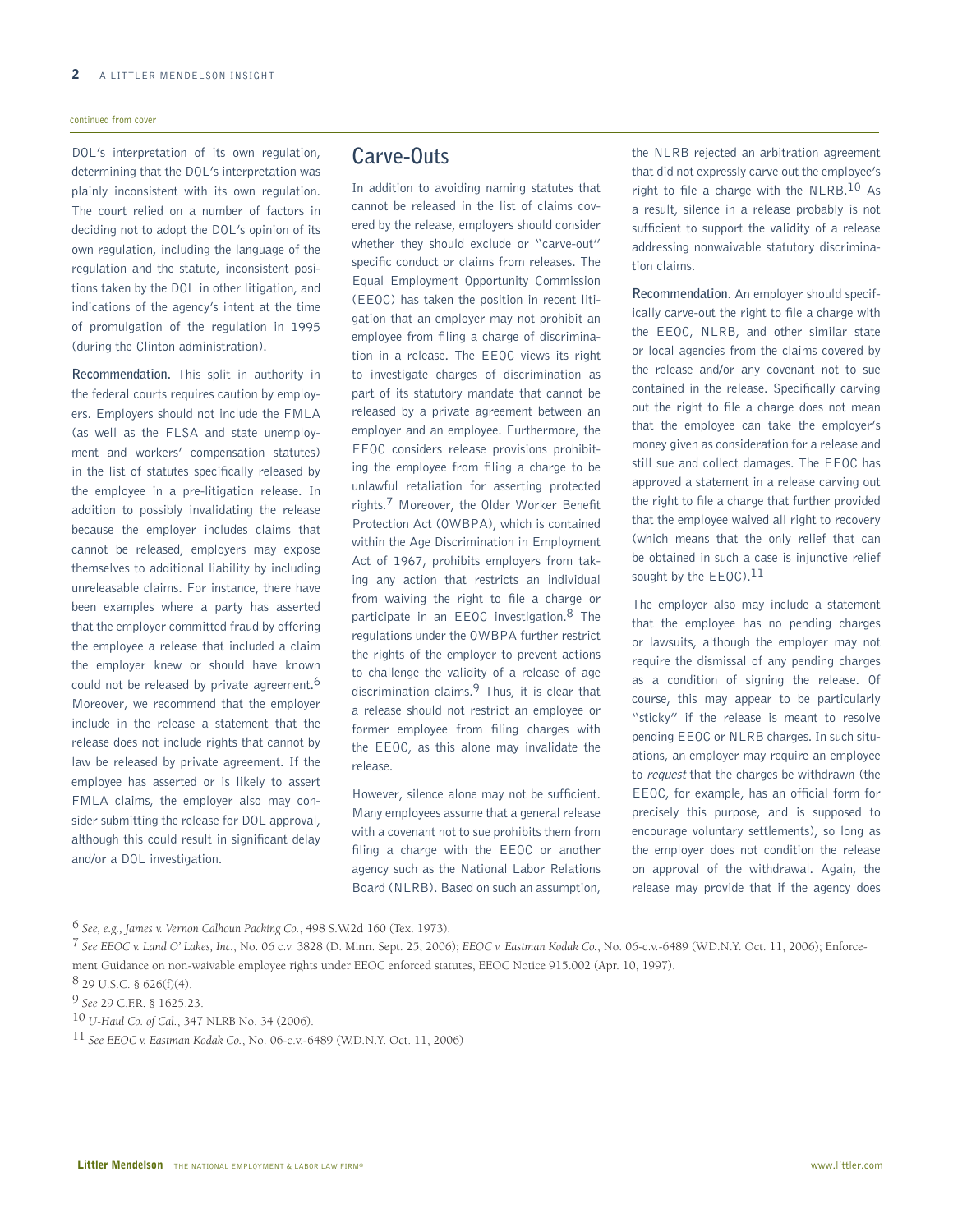#### continued from page 2

not approve the withdrawal of the charge, the employee nonetheless waives any personal recovery.

There are also certain substantive rights under state law that may need to be carved out for the release to be effective.12

## **Informational Requirements Under the OWBPA**

The OWBPA also requires an employer to provide employees age 40 and over with certain information for a release to be effective to waive age discrimination claims. The purpose of these information requirements is to provide an employee with enough information to allow the employee to make an informed choice whether or not to sign the release. $13$ Failure to include the proper information invalidates the release of age claims. Several recent court decisions have addressed certain aspects of these informational requirements that employers should consider, especially in regard to a group termination. A recent decision from a district court in Minnesota addresses many of these factors and should be mandatory reading for any employer considering a RIF or other group employment termination program.14

# **Eligibility Factors**

The OWBPA and its implementing regulations require the employer to provide the "eligibility factors for the [employment termination] program."15 Many employers state the eligibility factors for severance pay to comply with this obligation, but courts have increasingly held that the eligibility factors must be for the employment termination program and not the severance program. Thus, the eligibility factors would be the factors that the employer used for selecting employees for the RIF (e.g., seniority, performance, job skills) rather than the eligibility for and amount of severance (e.g., signing the release, or years of service and salary). The employer also must specifically include the eligibility factors in the disclosure to the employee presented with the release. Failure to do so will invalidate the release.16

The district judge in the Pagliolo case provided additional guidance on the information regarding the eligibility factors that must be included on the disclosure to the employees presented with releases. The court stated that the employer did not have to list the reasons for each employee's termination; instead, the employer merely had to list the selection criteria employed in the program in general. For the RIF involved in the Pagliolo decision, those factors were job criticality and performance.17 We would caution against necessarily declining to provide selection criteria used for subgroups within the decisional unit in question. Other courts might determine that employers would have to indicate the basis for decisions used in each specific subgroup if, for example, the decision-makers considered seniority in one department, and performance in another department, and the plant manager evaluated all the information in making a final decision about which employees to select for the RIF.

## **Decisional Unit**

The statute and regulations also require the employer to inform employees age 40 and over of the class, unit, or group of employees affected by the employment termination program.<sup>18</sup> This can be a very difficult obligation. If the RIF is limited to a particular department, then the information obligation may not be a concern, but RIF's rarely are that limited. RIF's typically involve consideration of a number of facilities and departments within facilities. Individual department managers may make initial selection decisions, and those decisions may be reviewed by higher levels of management and human resources professionals. Moreover, different managers may use different selection criteria for making decisions on who to terminate in a RIF. For example, the accounting department could select employees for the RIF based on seniority, the engineering department based on performance, and the quality control department based on job skills. These decisions then are reviewed by higher management who consider performance evaluations, seniority and job skills for all employees. What then is the "decisional unit" and how must that be listed on the disclosure provided to employees selected for the termination program?

The district judge in the Pagliolo case addressed several of these issues. The judge determined that the employer's distribution of an undifferentiated list of employees chosen for the RIF and those who were not was insufficient to comply with the OWBPA regulations. The employer considered employees based on different corporate units and on a regional basis. Yet the employer never defined the decisional unit for the employees, and the court decided that the employer could not expect the employees to identify the decisional unit based on a mere listing of thousands of

12 *See, e.g., Edwards v. Arthur Andersen*, 142 Cal. App. 4th 603 (Aug. 30, 2006), *petition for review granted*, 52 Cal. Rptr. 3d 86 (Nov. 29, 2006) (right to reimbursement for business expenses).

<sup>13 29</sup> C.F.R. § 1625.22(f)(1)(iv)*.*

<sup>14</sup> *Pagliolo v. Guidant Corp.*, 483 F. Supp. 2d 847 (D. Minn. Apr. 4, 2007).

<sup>15 29</sup> C.F.R. § 1625.22 (f)(1)(i).

<sup>16</sup> *Pagliolo*, 483 F. Supp. 2d at 861-62.

<sup>17</sup> *Id.* at 861.

<sup>18 29</sup> C.F.R. § 1625.22(f)(3)(i).